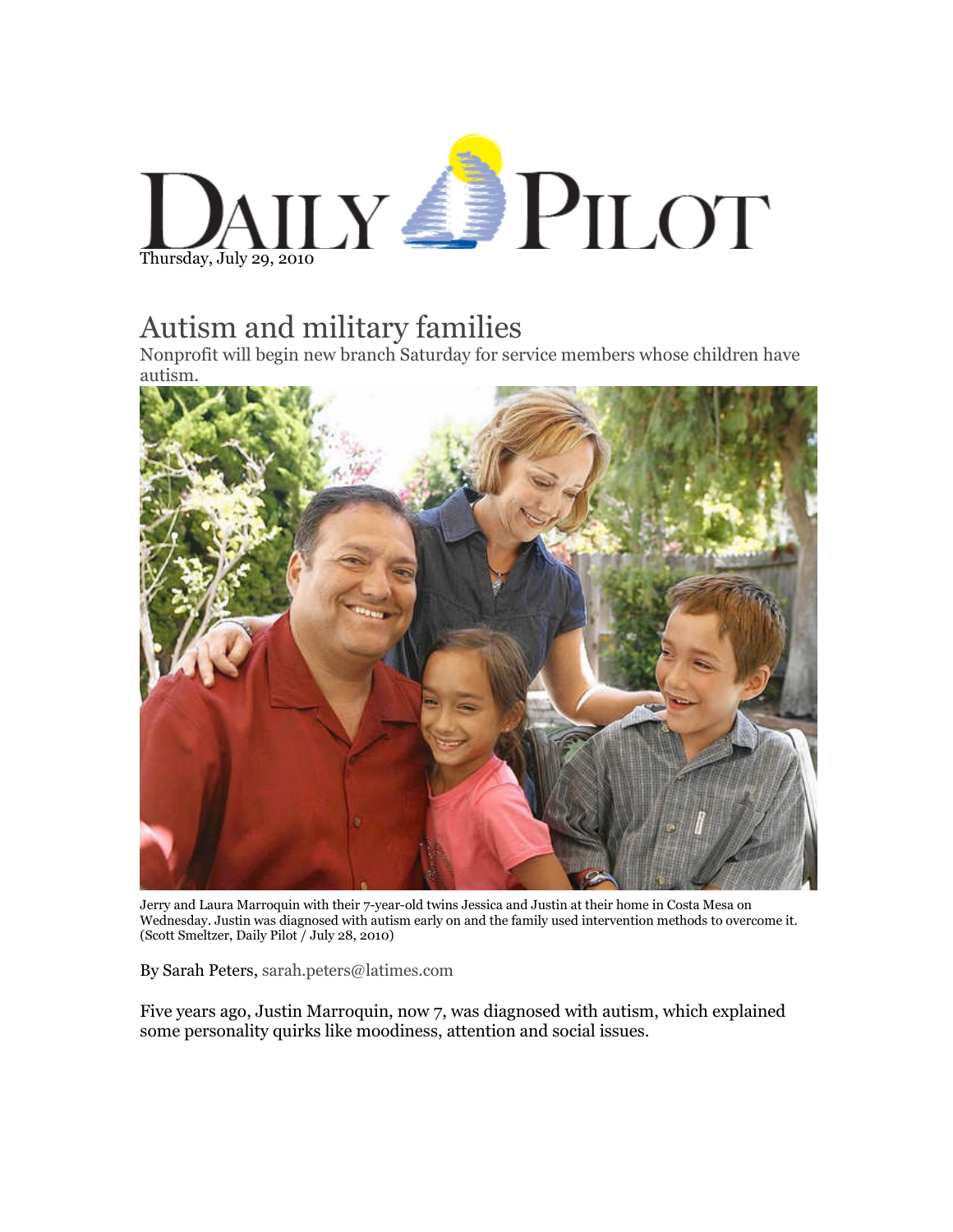Like most families in their situation — an estimated 1 in 110 children are diagnosed with disorders on the autism spectrum — his parents, Laura and Jerry Marroquin, at first had to face the shattering possibility that their son would never lead a normal life.

Nevertheless, the Marroquins are grateful today. That's because the diagnosis was made early, and helpful treatment soon followed during Justin's core developmental years.

"We might have never caught up on some of the basic skills," Laura Marroquin said of getting her son treatment, which consisted of a combination of therapy and holistic medicine at an early age. "Doctors have said that a child's developmental stage falls off after about age 5. That doesn't mean that you couldn't treat a 12-year-old, but you likely wouldn't get the degree of progress that we've seen in Justin."

Justin's mother became involved with a national nonprofit group called ACT Today! For Military Families (ACT standing for Autism Care and Treatment) soon after he was diagnosed.

As the director of marketing and development, Laura Marroquin on Saturday will help launch a new phase of the organization dedicated to aiding military families whose children have autism.

Marroquin said military families in particular face obstacles when seeking treatment for their autistic children.

"To be blunt about it, [military families] have to jump through hoops," said Dan Marcheano, owner of The Arches, one of the caterers for Saturday's event. "That's no way to live your life and that shows no respect."

Oftentimes, the military parent will be away for service, while the parent holding down the home front tries to navigate a complex system of bureaucratic paperwork and medical forms, he explained.

And the possibility of being transferred while in the middle of this process — and then having to start all over again — is a real fear for many in the service.

ACT Today! is attempting to provide some relief to military families with autistic children through grants for medical care and treatment, Marcheano said.

The weekend event will feature a wine tasting, fundraising, efforts to raise awareness about the issue and attract future sponsors.

In addition to food from Arches, the event will include offerings from the Newport Rib Company, Bluewater Grill, Soprano's, Haute Cakes Caffe and wine from Young's Market Company.

The nonprofit hopes to raise \$50,000 this weekend. However, this is the first of many events to be scheduled nationally with a goal of raising \$1 million to benefit military families.